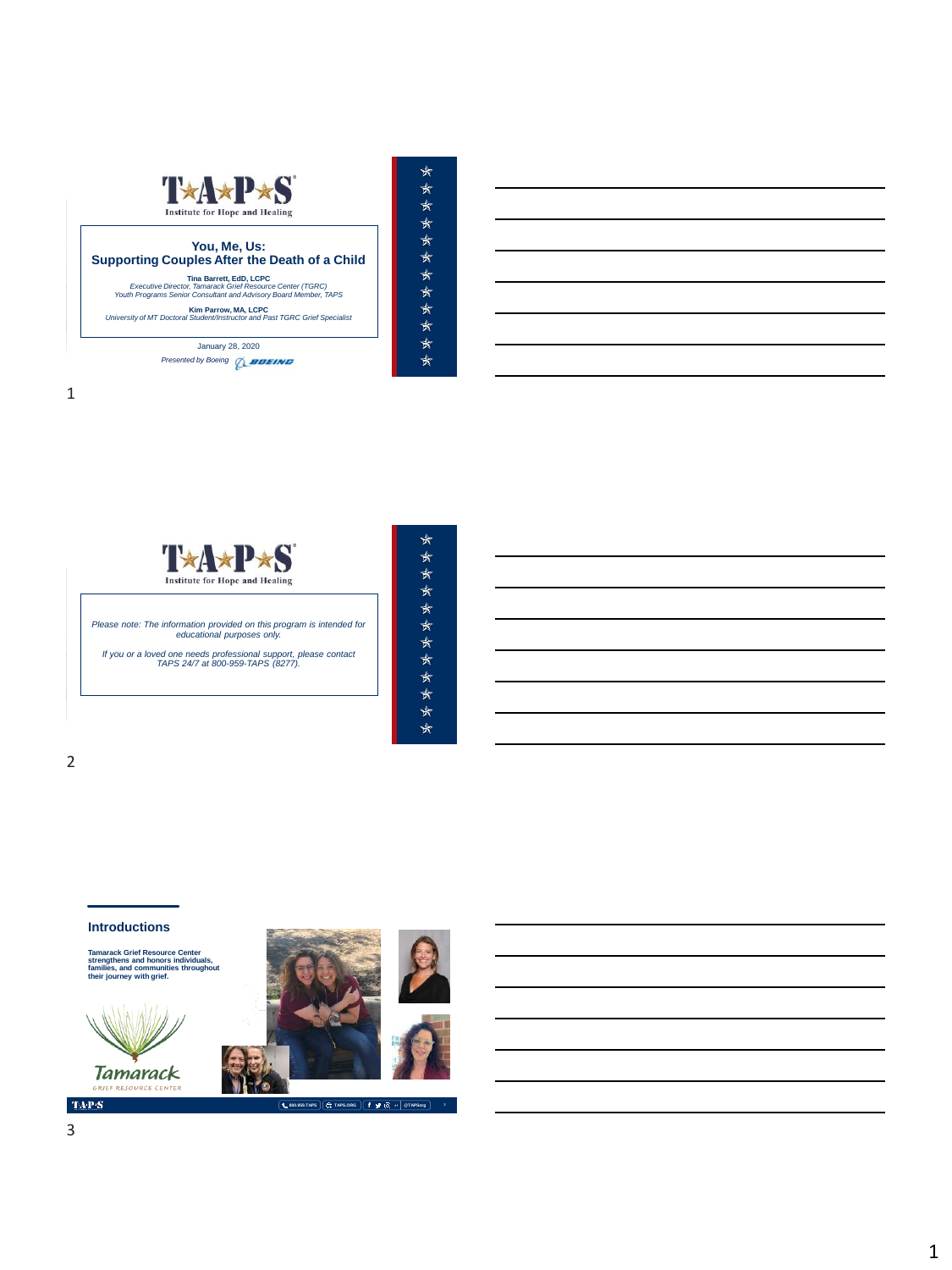### **A Few Thoughts About Grief…**

- Grief is a natural response to loss
- Death ends a life but not a relationship
- There are many ways to grieve
- There are many common challenges and myths that can complicate grief
- Similarly, there are many tips and tools to offer bits of comfort and strength.

**800.959.TAPS TAPS.ORG @TAPSorg**

**4**

## 4

**Common Challenges**



- Responding very differently to loss Feeling overwhelmed
- Difficulty being present for partner and/or surviving kids
- Finding yourselves in very different emotional spaces, or perceived
- pressure to feel a certain way Feeling disconnected, overwhelmed Desire to take care of one another

**800.959.TAPS TAPS.ORG @TAPSorg**

and unsure how to do so

#### **TAP'S**

5

# **Grief Styles**

- Instrumental and Intuitive (Doka & Martin)
- Colors of Grief (Darcie Sims)
- The question:

*How can we best support ourselves and one another?*

6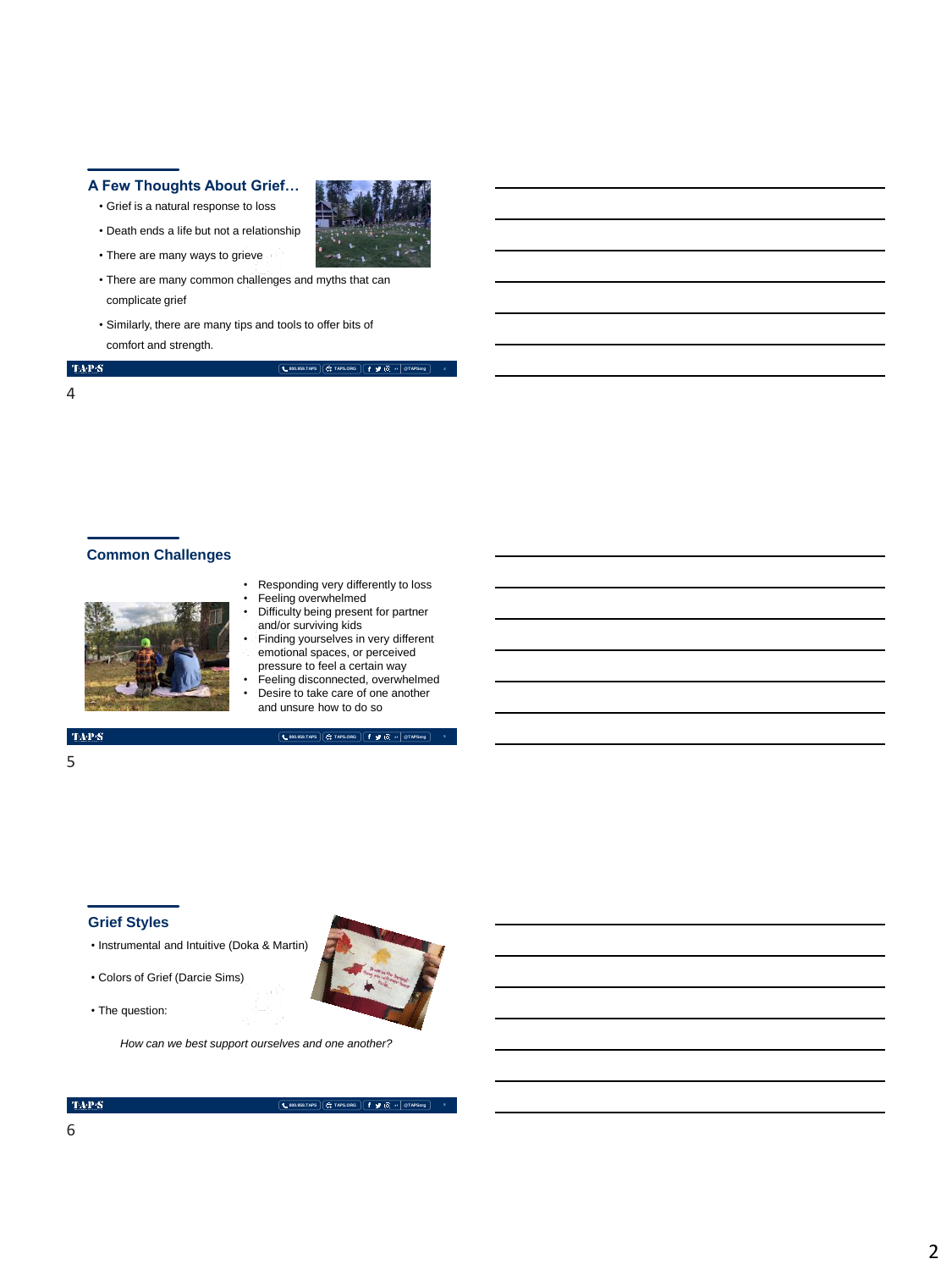**Your Grief, My Grief, and Grief in Relationship** Myths, realities, and tips for "Us"-ness after loss



 $\mathrm{TAP}S$ 

7

## **Myth 1**



*Talking about my pain and our loss will upset my partner when they are having a "good" day.*

**800.959.TAPS TAPS.ORG @TAPSorg**

 $\mathrm{TAP}S$ 

8

#### **Myth 1**



**Myth**: Talking about my pain and our loss will upset my partner when they are having a "good" day.

**Reality:** The couple system often maintains balance by one partner having a "good" day when the other partner is having a "bad" day.

**TAPS**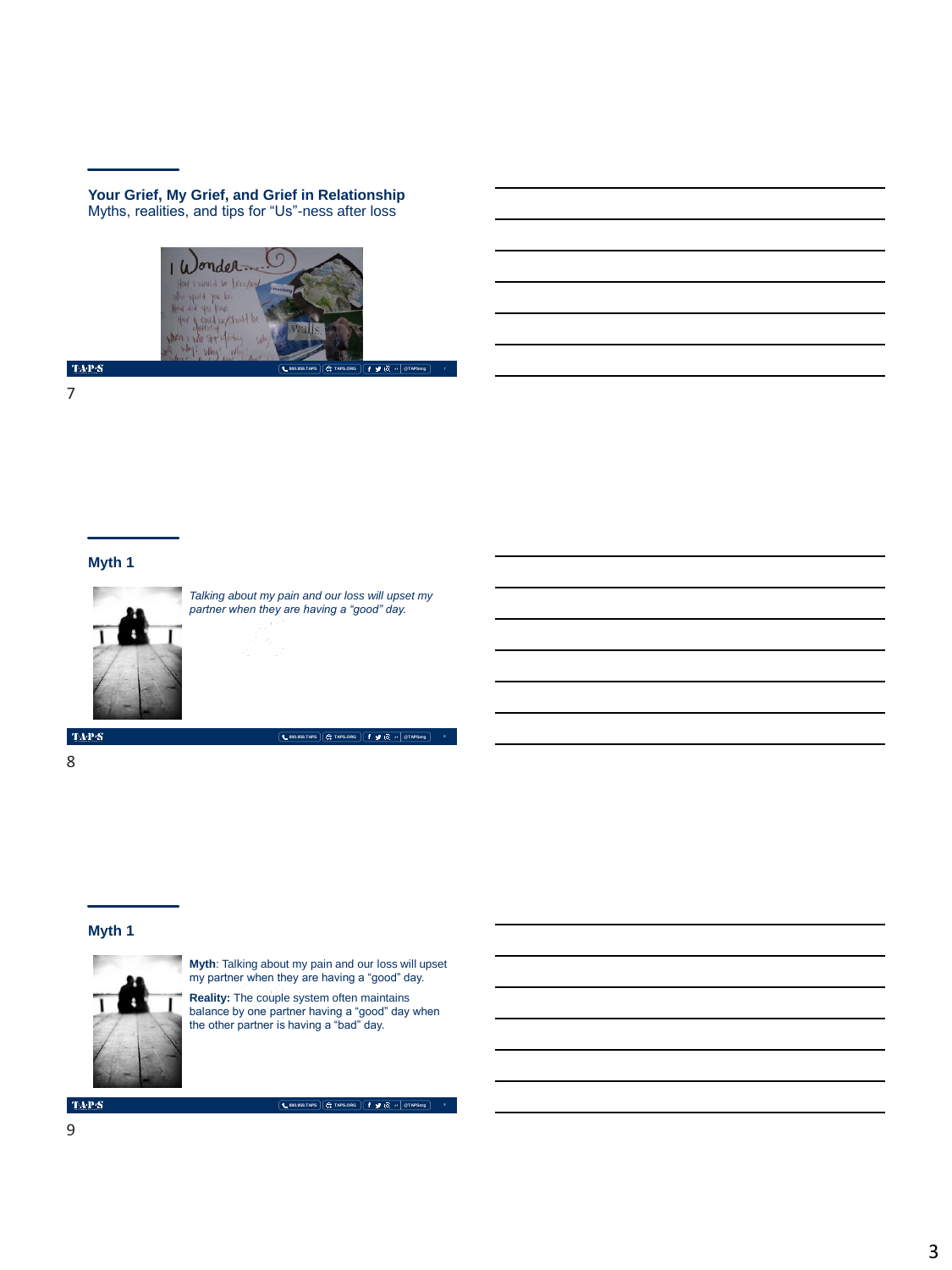

• Plan ahead for how you will signal to your partner that you need support. • Identify what will be helpful from your partner (often different from one another and day to day) and let them know.

**800.959.TAPS TAPS.ORG @TAPSorg**

 $\langle \mathbf{T} \mathbf{A} \mathbf{P} \mathbf{S} \rangle$ 

10

#### **Myth 2**



*We must participate in and continue family traditions during holidays, birthdays, vacations, etc.*

**800.959.TAPS TAPS.ORG @TAPSorg**

 $\mbox{TA-PS}$ 

11

### **Myth 2**



**Myth:** We must participate in and continue family traditions during holidays, birthdays, vacations, etc.

**Reality:** One or both of you may not feel like showing up or planning traditional events.

 $\mbox{TA-PS}$ 

**800.959.TAPS TAPS.ORG @TAPSorg**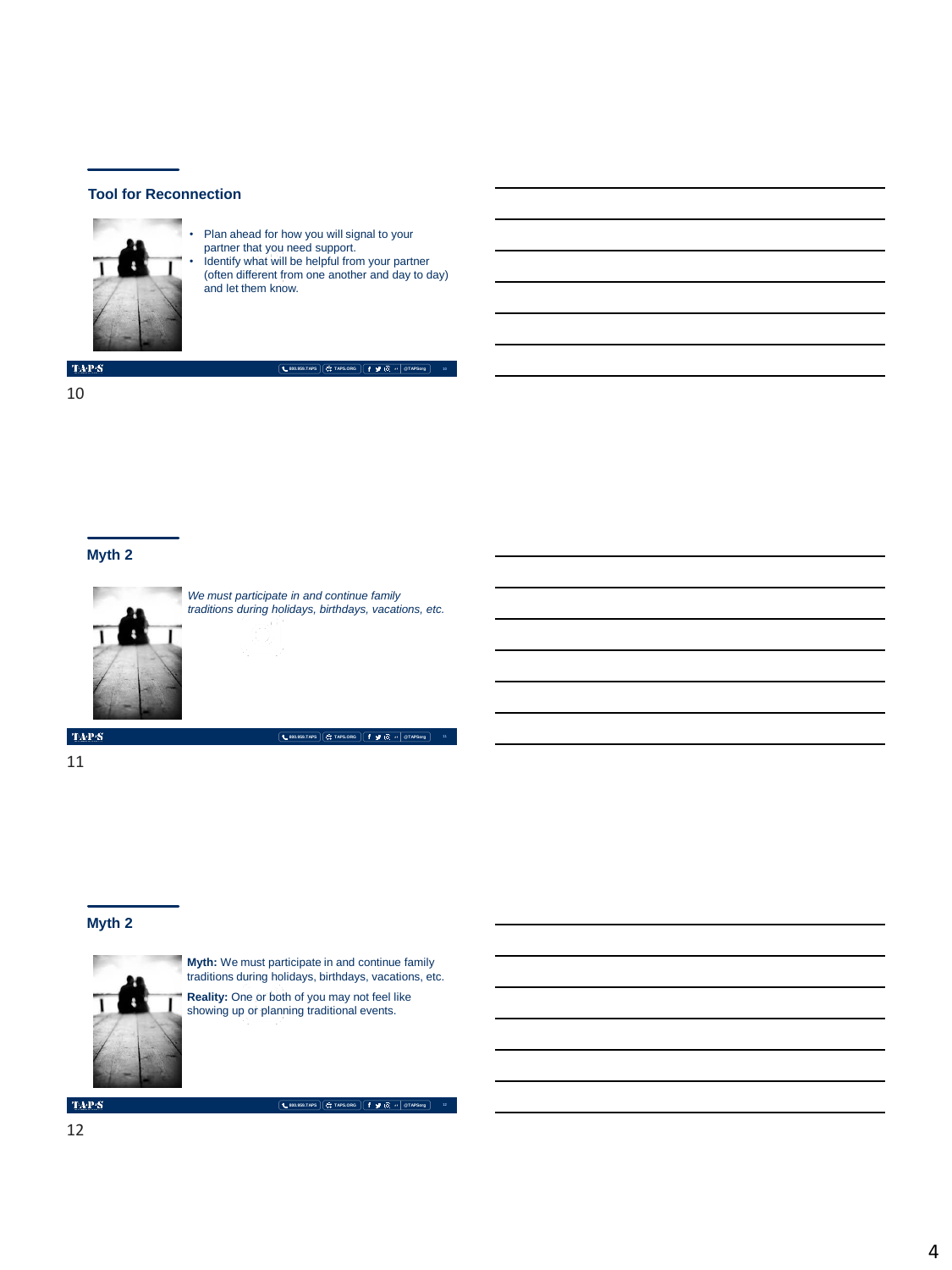

13

#### **Myth 3**



*When people ask about our loss, we "have" to tell them our story.*

**800.959.TAPS TAPS.ORG @TAPSorg**

 $\langle \ensuremath{\text{TA-P-S}}\xspace \rangle$ 

14

#### **Myth 3**



**Myth:** When people ask about our loss, we "have" to tell them our story.

**Reality:** Well-meaning family, friends, and<br>acquaintances may ask for a myriad of reasons.<br>You are not obligated to tell your story at any time.

 $\mbox{TA-PS}$ 

**800.959.TAPS TAPS.ORG @TAPSorg**

**15**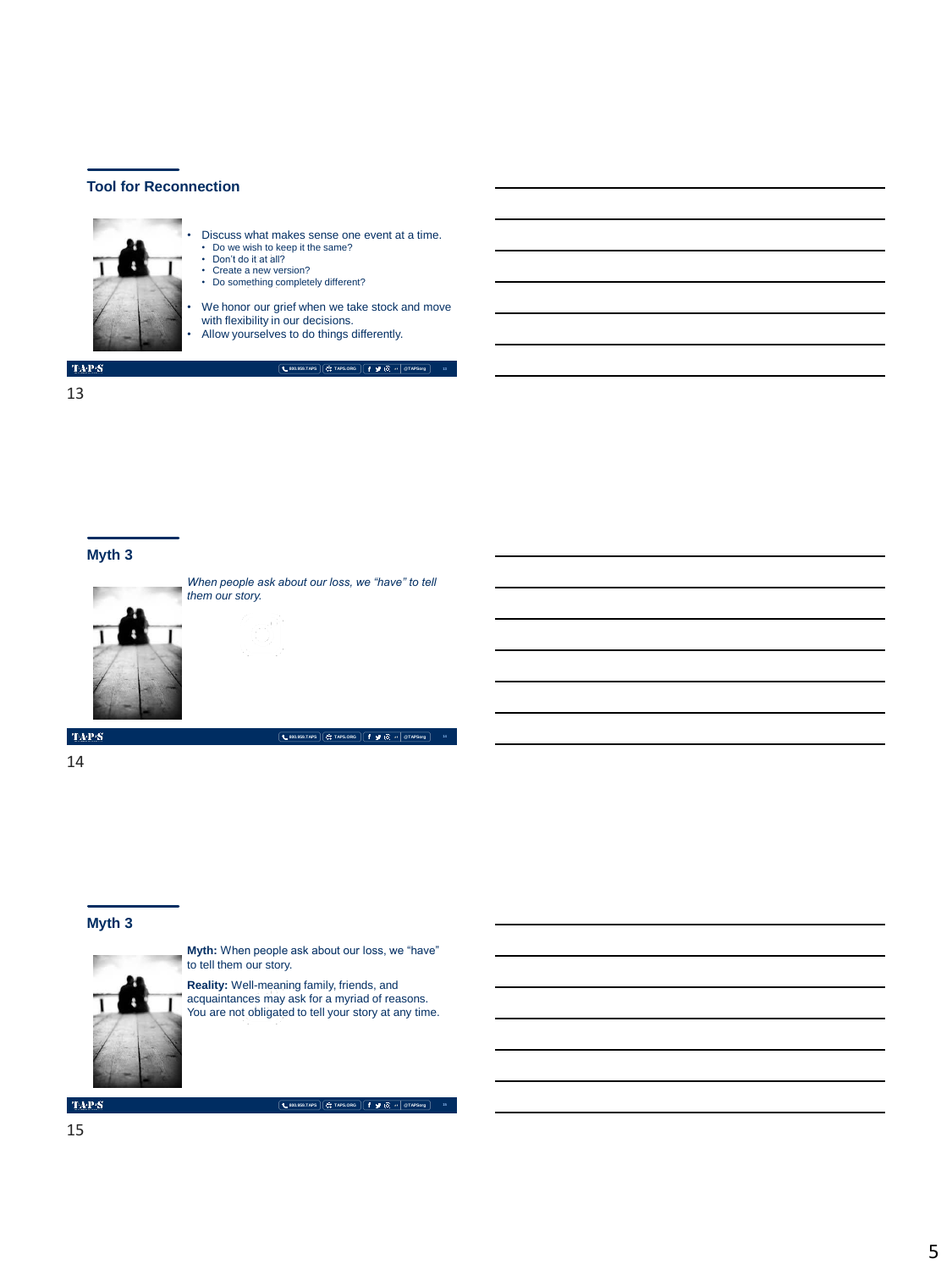

• Plan an "elevator speech" response: *I appreciate your asking and that you care about us, but now is not a good time for me to talk about it.*

**800.959.TAPS TAPS.ORG @TAPSorg**

**16**

 $\langle \mathbf{T} \mathbf{A} \mathbf{P} \mathbf{S} \rangle$ 

16

#### **Myth 4**



When a child dies the couple will probably get a divorce.

**800.959.TAPS TAPS.ORG @TAPSorg**

 $\langle \ensuremath{\text{TA-P-S}}\xspace \rangle$ 

17

#### **Myth 4**



**Myth**: When a child dies the couple will probably get a divorce.

**Reality:** Marital relationships are often strained by the death of a child and the aftermath. Still, many couples navigate the loss together and maintain "us-ness," leaning on their relationship for support.

 $\mathrm{TAP}S$ 

**800.959.TAPS TAPS.ORG @TAPSorg**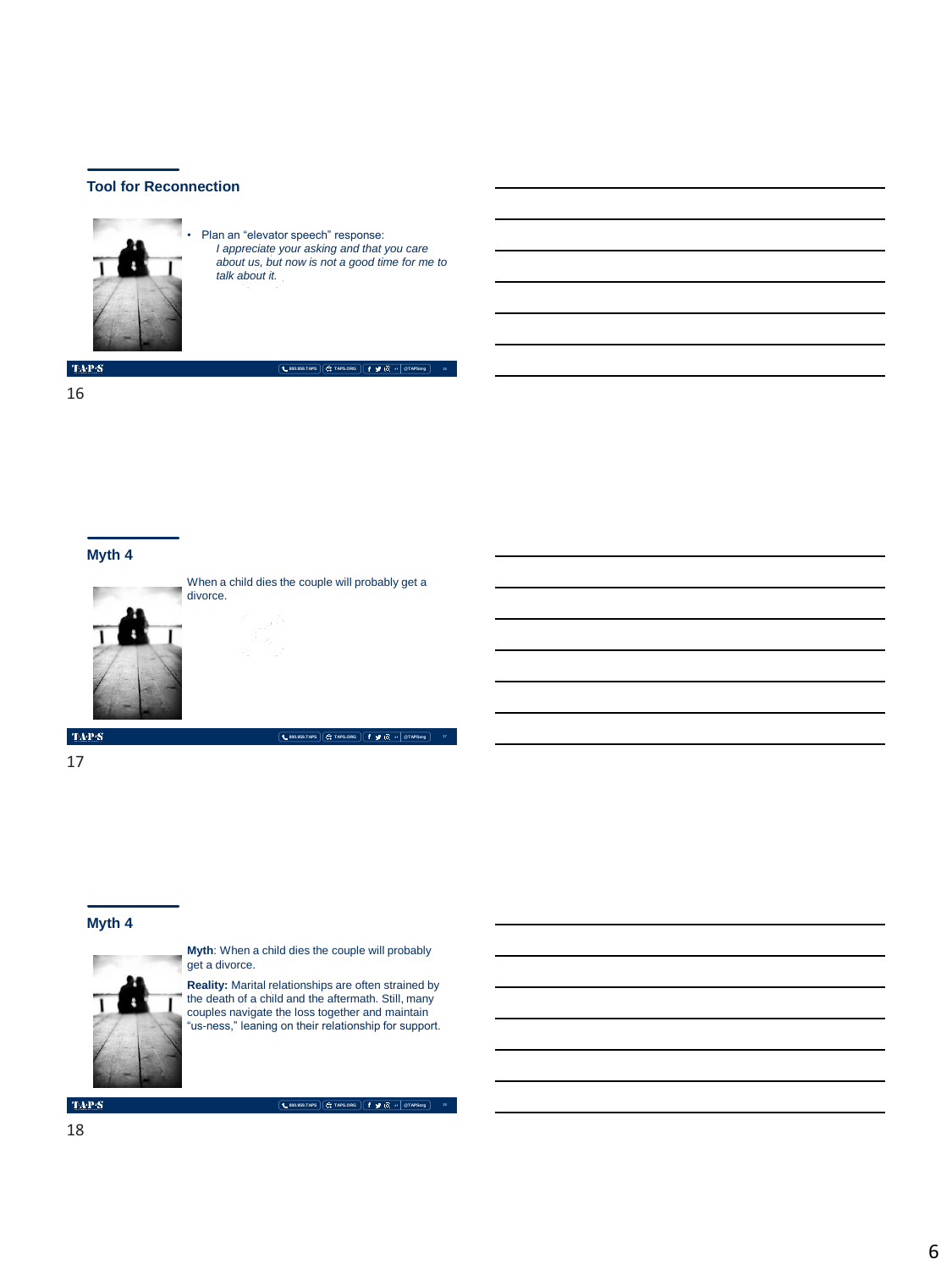

• Stay checked-in.

• Plan regular times to talk about the day-to-day responsibilities that need attention, maintain flexibility.

Perhaps most importantly, cut each other some slack.

 $\mbox{TA-PS}$ 

**800.959.TAPS TAPS.ORG @TAPSorg**

19

#### **Myth 5**



*If I (or my partner) experience(s) joy, I am (they are) not expressing appropriate love for our child.*

**800.959.TAPS TAPS.ORG @TAPSorg**

**20**

**21**

 $\langle \ensuremath{\text{TA-P-S}}\xspace \rangle$ 

20

#### **Myth 5**



**Myth:** If I (or my partner) experience(s) joy, I am (they are) not expressing appropriate love for our child.

**Reality:** We can experience a range of emotions simultaneously. To experience great delight, pride, love, joy, silliness, etc. does not mean we are not also experiencing despair, confusion, longing, etc.

**TAPS**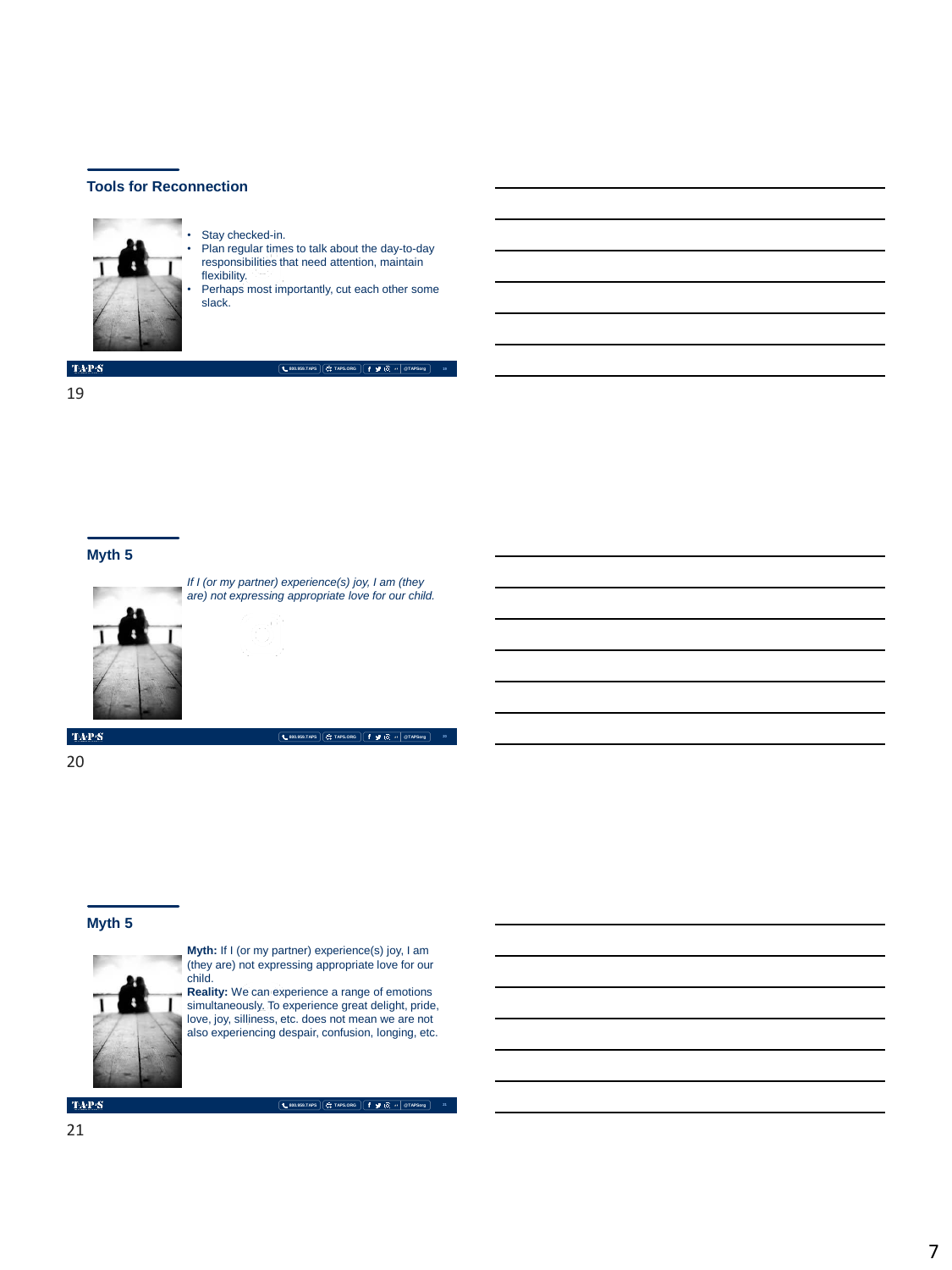

• Strive to allow your self and your partner to experience and express different emotions. *If it's not hurting you or someone else, it's probably ok.*

 $\langle \ensuremath{\text{TA-P-S}}\xspace \rangle$ 

22

#### **Partnership**

*True partnership isn't one with no conflict, ever. It's a container where we bring a genuine desire to help each other feel important and understood. Some of the most beautiful moments occur when we drop our walls.* @sheleannaaiyana



**800.959.TAPS TAPS.ORG @TAPSorg**

**800.959.TAPS TAPS.ORG @TAPSorg**

**22**

 $\mathrm{TAP}S$ 

23

#### **Additional Tools for Reconnection**

• Hold and lean on your core message

- *I love you I want to be on your team*
- *I am on your team*
- Learn strategies for self-soothing and commit to staying calm regardless of partner's emotional space
- Find a small way to express fondness or admiration
- Acknowledge you are both forever changed and commit to create a new normal together

 $\mathbf{TAPS}$ 

**800.959.TAPS TAPS.ORG @TAPSorg**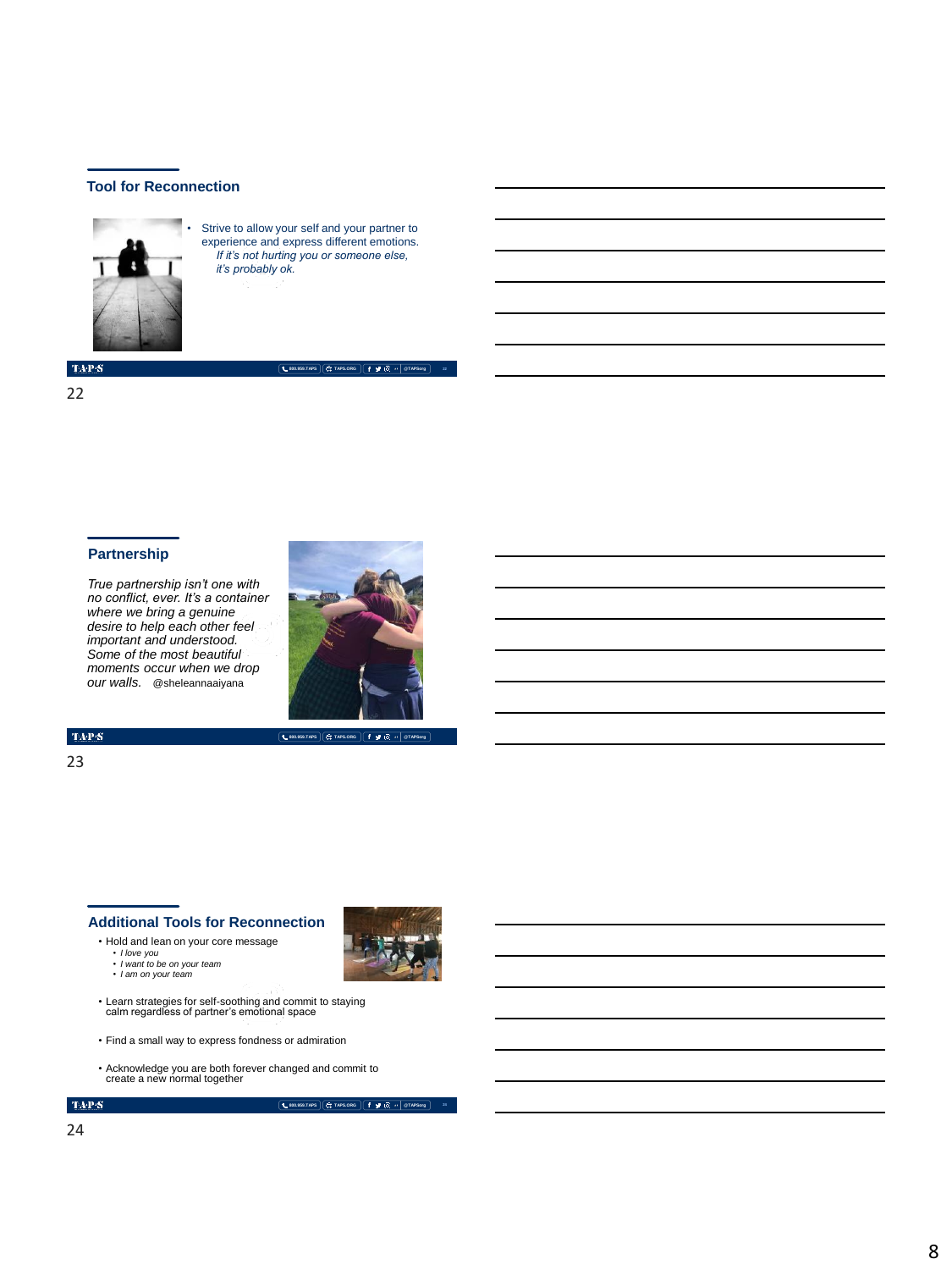#### **Feeling Important and Understood**

- Self awareness: What makes you feel important? Understood?
- Empathy: What makes your partner feel important? Understood?



**800.959.TAPS TAPS.ORG @TAPSorg**

#### $\mathrm{TAPS}$

#### 25

#### **Honor and Remembrance**

- Be aware of grieving styles • Consider different ways of
- commemorating:
- Narrative / Sharing
	-
	- Saying name Sharing stories Recalling memories
- Creative
	- Creating a book, poem, song, dance Constructing a quilt
	-
	- Painting a room a certain color Baking a favorite dish or dessert



- Visiting places of significance • Participating in recreation you shared together
- Symbolic
	- Lighting a candle • Burning messages • Creating a shrine



#### $\mathrm{TAP}S$

26

# **Tools for Supporting Self AND for Supporting the "Us"**

- **Self-care vs. self-indulgence**<br>
Examples of individual self-care<br>
The practice of self-soothing or self-regulation
- **How can you focus on "self-care" for the "us"?**
- Intentionally develop plans to help emotionally and relationally prepare for significant dates and challenges • "Couples get stuck when they defend their intentions instead of focusing on how they made their partner feel" (Gottman Institute) • Small things often
- 
- 



**27**

#### $\mbox{TA-PS}$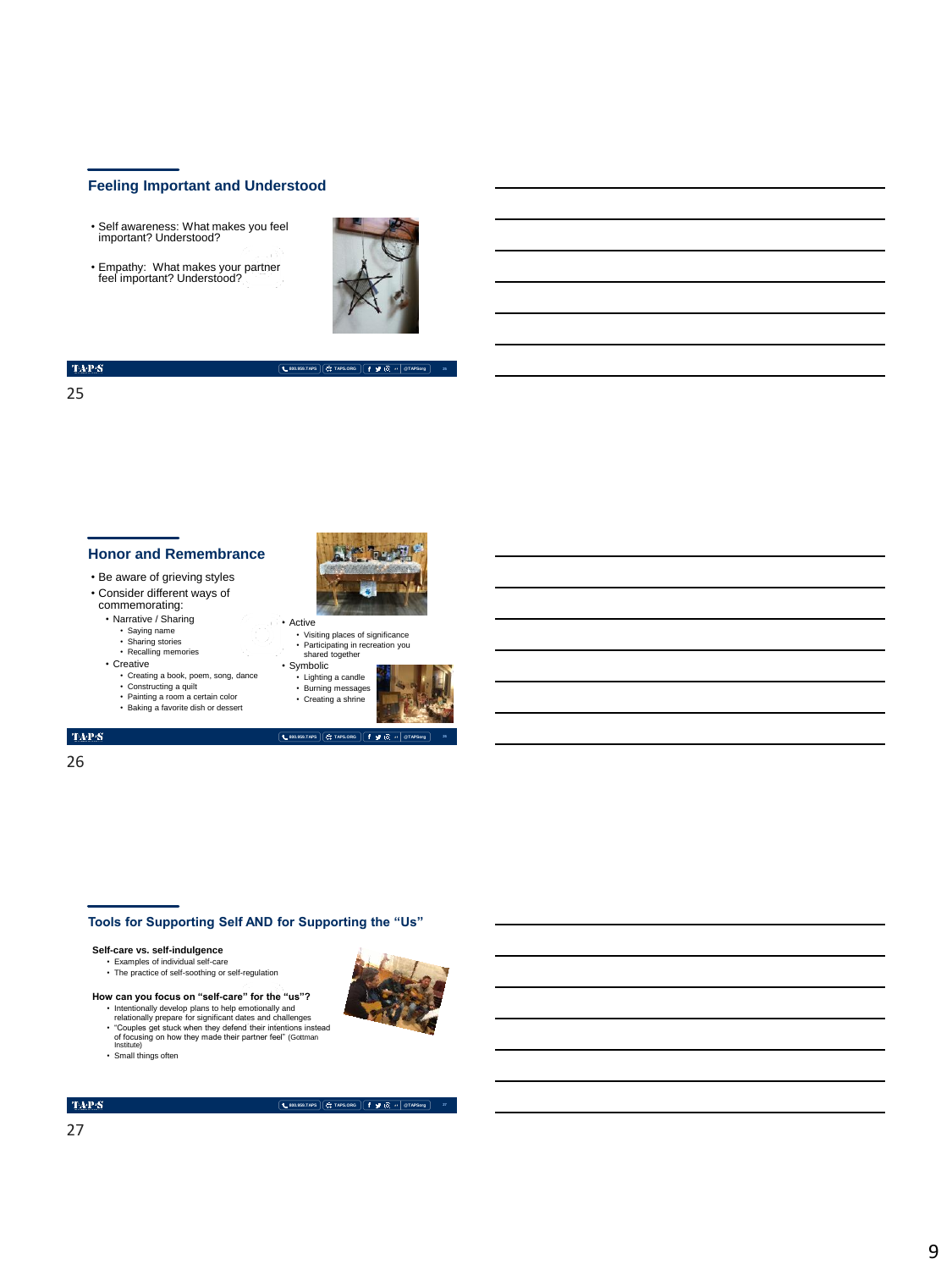

We will never make it somewhere If we stop believing  $-in$  us,<br>And believe in what they say.

 $-$ Clairel Estevez

 $\langle \mathbf{T} \mathbf{A} \mathbf{P} \mathbf{S} \rangle$ 

28



**Together, we are stronger.**





**29**

**800.959.TAPS TAPS.ORG @TAPSorg**

**800.959.TAPS TAPS.ORG @TAPSorg**

 $\mbox{TAPS}$ 29